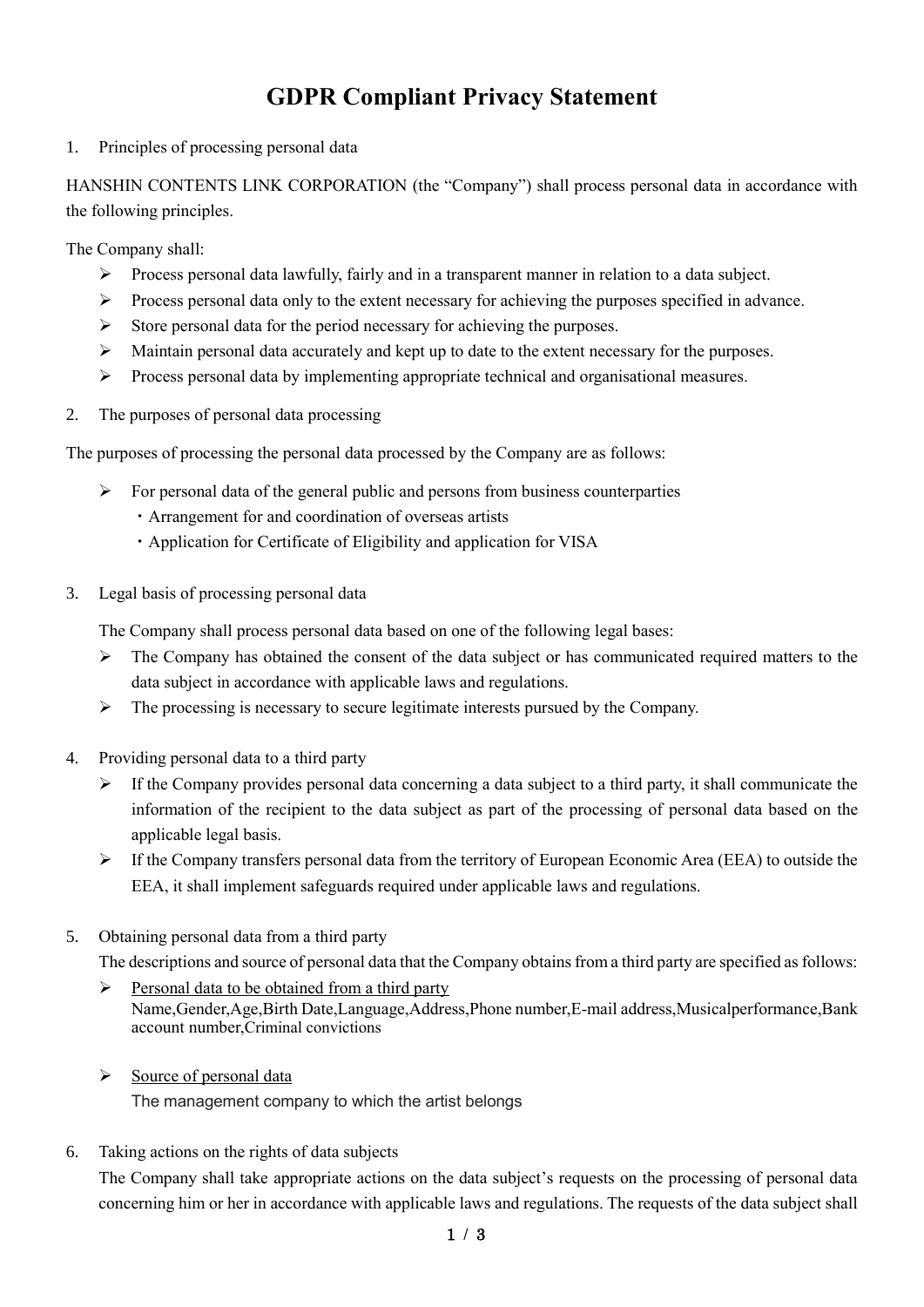include:

- $\triangleright$  Access to the personal data
- $\triangleright$  Rectification or erasure of the personal data
- $\triangleright$  Restriction on the processing of the personal data
- ➢ Lodging a complaint against the processing of the personal data The data subject may lodge a complaint with the supervisory authority.
- $\triangleright$  Data portability of the personal data
- ➢ Withdrawal of consent on the processing of the personal data
- $\triangleright$  Contest against the processing of the personal data
- 7. Safeguards for the protection of personal data
	- ➢ The Company shall implement appropriate, necessary measures including measures against, including but not limited to, illegal access, computer viruses to prevent incidents such as loss, destruction, manipulation or leakage of personal data. The Company shall also provide appropriate, necessary supervision over its employees, contracted processors, etc. to ensure the protection of personal data.
- 8. Cookie policy
	- ➢ A 'cookie' is a small unit of information which can be passed to your browser while you are using the Website and/or another Hankyu Hanshin website. In most cases, cookies are used to ensure an efficient use of the Website. If you do not want websites to use cookies with your browser, you may deny the cookies for each website, and/or change the settings on your internet browser so that the cookies are deleted or deactivated. If you do not allow the use of cookies and have deactivated the cookies or arranged to have the cookies deactivated, this may have consequences for the ease of use of a Website.

The Website automatically generates log files that register the use by you and other users of the Website. Hankyu Hanshin maintains user data, such as source addresses of pages requested, IP (internet protocol) addresses and domain names, dates and times of page requests, links from other websites and other parameters in the URLs (universal resource locators). These log files and data will be used, on an anonymous basis, for statistical purposes and for improving the services offered via the Hankyu Hanshin website, such as the Website.

## 9. About Google Analytics

- ➢ In order to improve the website, we use "Google Analytics" to collect browsing information on our websites.When a user accesses a website using a browser, these services collect and process data by using cookies.The data collected and processed by this service does not contain any personal information that identifies our guest.
	- \* Please refer to the following websites for explanations for service etc,

[Google Analytics Terms of Service:](https://marketingplatform.google.com/about/analytics/terms/us/) [Platforms program policies:](https://support.google.com/platformspolicy/answer/3013851?visit_id=637008233454005358-1757367541&rd=1&hl=en) [Google Privacy Policy:](https://policies.google.com/privacy?hl=en)

## 10. About Facebook Pixel